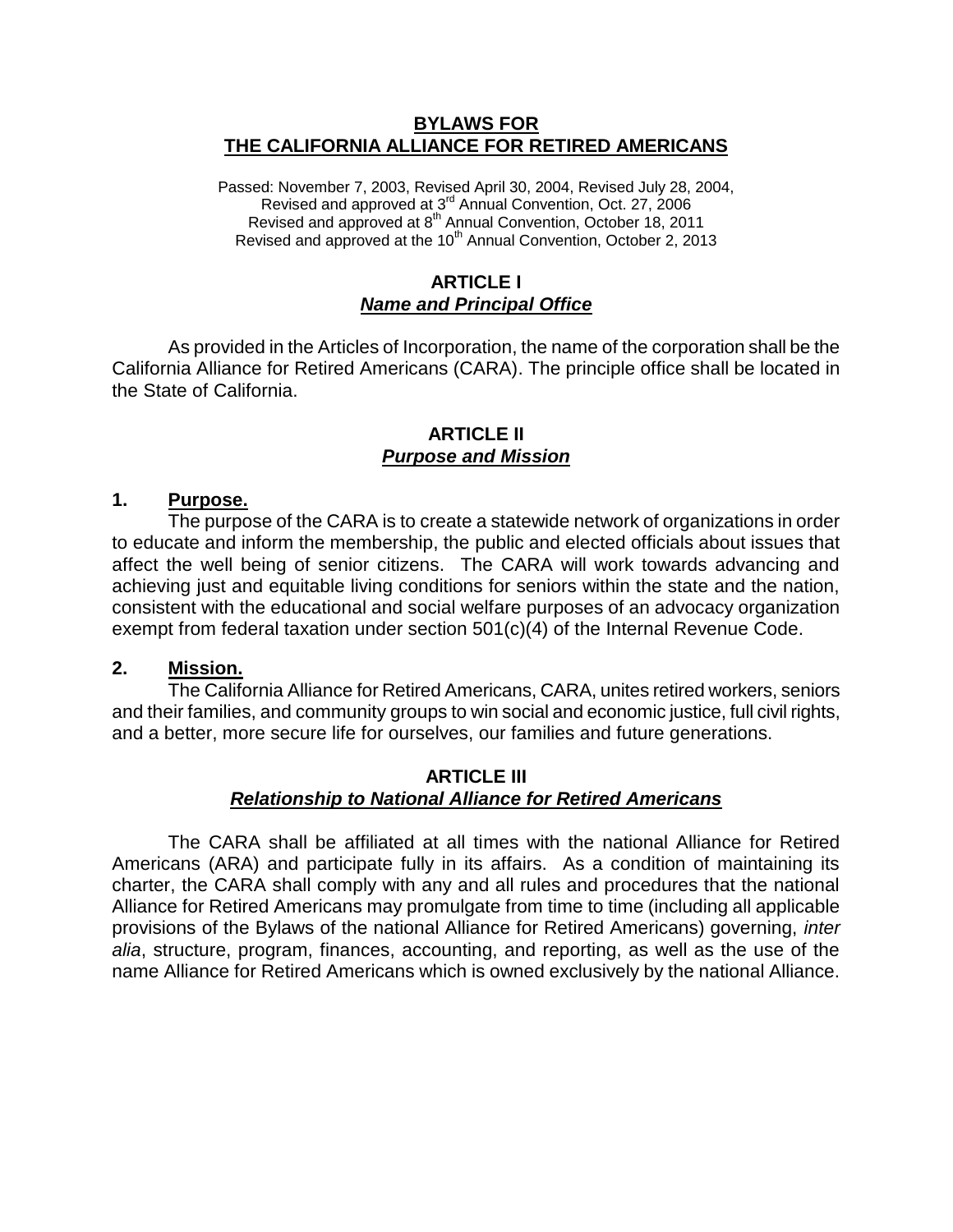### **ARTICLE IV** *Membership*

## **1. Categories of Membership.**

CARA has one category of membership consisting of member organizations, which are only organizations and not individuals. CARA also uses the term "member" and "individual member" for individuals who join the Community Advocacy Network (CAN), the Californian individuals who join the ARA's national network of community activists. These individual CAN members have no voting or legal rights on the CARA Board or at the Convention. The Board of Directors or the Convention may grant rights, duties or privileges to this class of individual members at any time, to encourage their volunteer leadership in activities.

## **2. Members of the Board of Directors.**

Directors of the CARA Board may at times be referred to as members of the Board, but they do not have the official member status of the member organizations and their delegates.

## **3. Organizational Membership and Qualifications.**

Member Organization status in the CARA shall be open to any organization within the State that has at least fifteen members, which supports the purposes and mission of the CARA, (as set forth in Article I of these Bylaws), and is reviewed and approved by the credentialing committee. The member organizations do not have to be incorporated. The Board shall have the authority to grant exceptions to the membership minimum of fifteen for good cause. Member organizations participate in elections, vote on declarations, participate fully in the annual convention, and make policy at the Convention, may query the Board on non-personnel and non-legal matters, and are the heart of the CARA network of activist seniors in California.

## **4. Organizational Charter.**

An organization that seeks to become a member of the CARA must apply for a charter. The CARA Board of Directors will develop criteria and procedures with the national Alliance for issuing, maintaining, and revoking charters that affiliate the organization with both the CARA and the national Alliance. There will be no separate charters for membership in only the CARA or only the national Alliance.

# **5. Delegates of Member Organizations.**

Member organizations are entitled to send delegates to the Convention. Members shall send a list of delegates to the Credentialing Committee of the Board (Article VII (10)) so they may authenticate delegate status prior to the Convention. No delegate shall be authenticated for the Convention unless a prior or accompanying letter is received from the governing body of the member organization, or president, chair or chief executive officer of the member organization. At the Convention, the Credentialing Committee shall have the final authority in seating delegates when a dispute exists.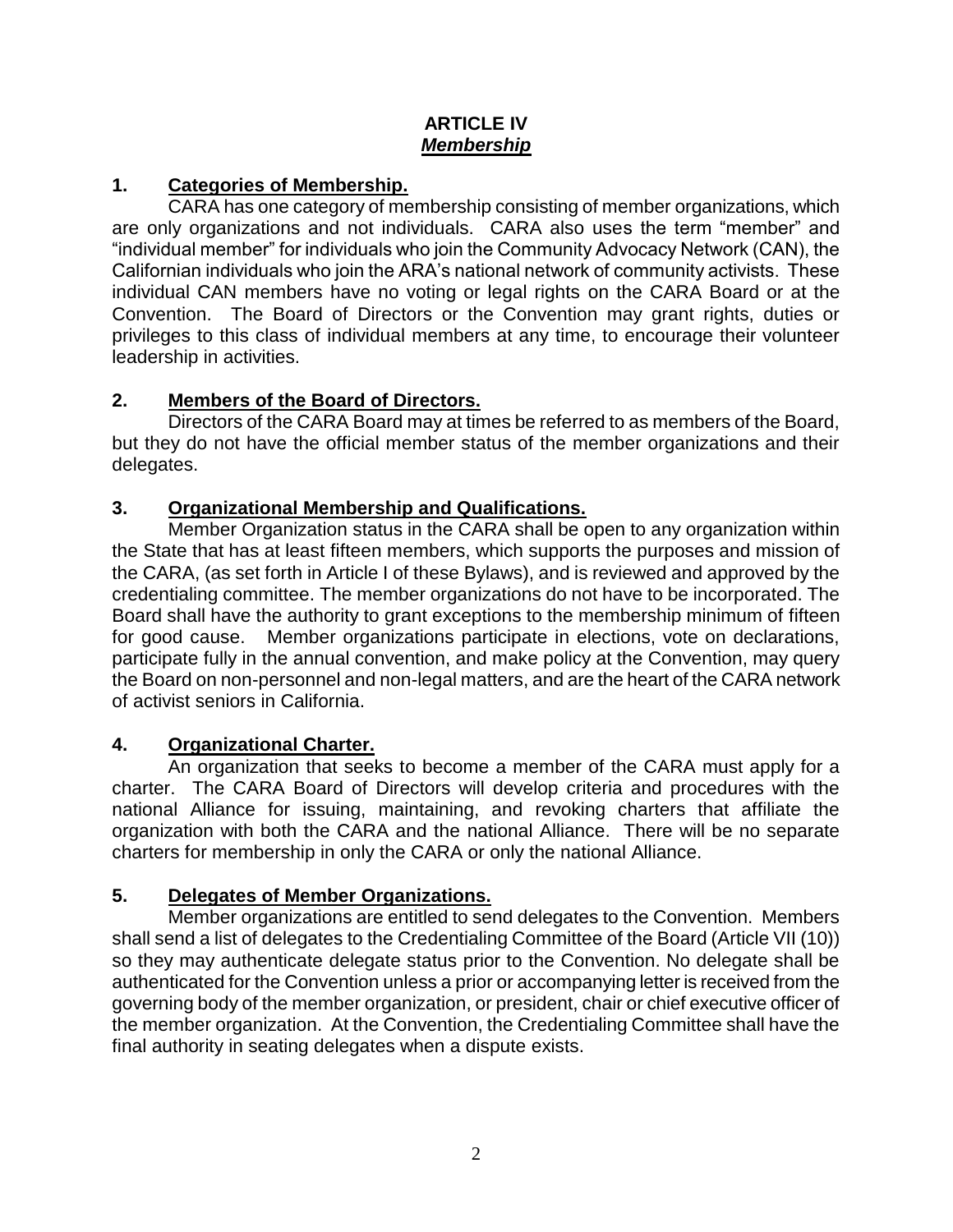## **6. Membership Voting Rights.**

Members of this corporation shall have the right to vote, as set forth in these Bylaws, on:

- **A.** the election of Directors;
- **B.** the removal of directors pursuant to Section 5222 of the California Nonprofit Public Benefit Corporation Law;
- **C.** any amendment to these Bylaws that materially and adversely affects member voting rights, and all amendments to the Articles of Incorporation of this corporation, except for amendments permitted to be adopted by the Board of Directors alone under Section 5812(b) of the California Nonprofit Public Benefit Corporation Law;
- **D.** the disposition of all or substantially all of the assets of this corporation;
- **E.** any merger of this corporation;
- **F.** any dissolution of this corporation; and

**G.** any other matters that may properly be presented to members for a vote, pursuant to this corporation's Articles, Bylaws, or action of the Board of Directors, or by operation of law.

## **7. Membership Inspection Rights.**

**A. Articles and Bylaws.** This corporation shall keep at its principal office in California current copies of the Articles of Incorporation and Bylaws of this corporation, which shall be open to inspection by members' at all reasonable times. If this corporation has no principal office in California, the Secretary shall furnish such copies to any member on written request.

**B. Accounting Records; Minutes.** On written request, any member (through its designated representative or other agent or attorney) may inspect and copy the accounting books and records of this corporation and the minutes of the proceedings of the members, the Board, or any Board Committee, at any reasonable time and for a purpose reasonably related to the member's interests as a member.

**C. Membership Records.** The right of members to have access to the membership records of this corporation shall be governed by Sections 6330 through 6332 of the California Nonprofit Public Benefit Corporation Law.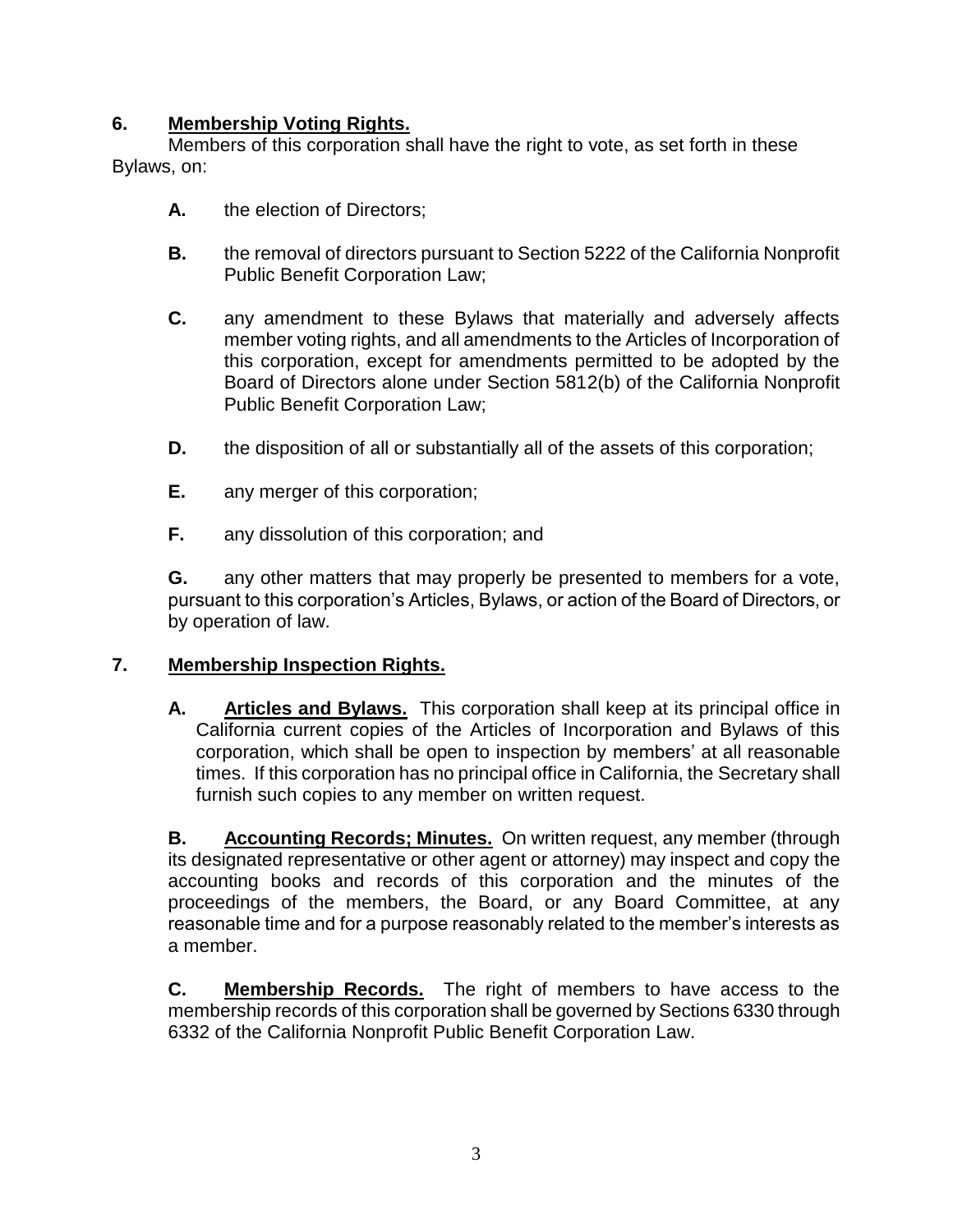- **8. Other Membership Rights.** In addition to the rights described in these Bylaws, members of this corporation shall have any other rights afforded voting members under the California Nonprofit Public Benefit Corporation Law.
- **9. Assessments.** Memberships are not assessable for any payments over and above dues.
- **10. Good Standing.** Those members who have paid the required dues, fees, and assessments, if any, and who are not suspended, shall be members in good standing of this corporation.
- **11. Membership Roster.** This corporation shall keep a membership roster containing the name of each member and the last address provided to this corporation by the member for purposes of notice. The roster shall indicate whether a member is in good standing from time to time.
- **12. Nonliability of Members.** No member of this corporation shall be personally liable for the debts, liabilities, or obligations of this corporation.
- **13. Transferability of Memberships.** Membership in this corporation or any right arising therefrom, may not be transferred or assigned. Any attempted transfer shall be void.
- **14. Designated Representatives.** Members of this corporation are organizations, and must exercise all the rights and obligations of membership in this corporation, including the right to vote, through the member organization's designated representative. Each member shall designate its representative in a writing executed by an authorized officer of the organization delivered to the Secretary of this corporation, which shall be retained with the membership records of this corporation. A member may change its designated representative at any time and from time to time in the same manner.
- **15. Termination of Membership.** Membership in this corporation shall continue until terminated as provided in this Section, or until the member dissolves, or resigns in writing delivered to the Secretary or President of this corporation. No such resignation shall relieve the resigning member of any accrued but unpaid obligations of such member to this corporation.

**A. Basis for Termination.** Membership in the corporation shall terminate upon the occurrence of any of the following events or conditions:

**i. Expiration.** If a membership is issued for a period of time, such membership shall automatically terminate when such period of time has elapsed, unless the member elects to renew the membership.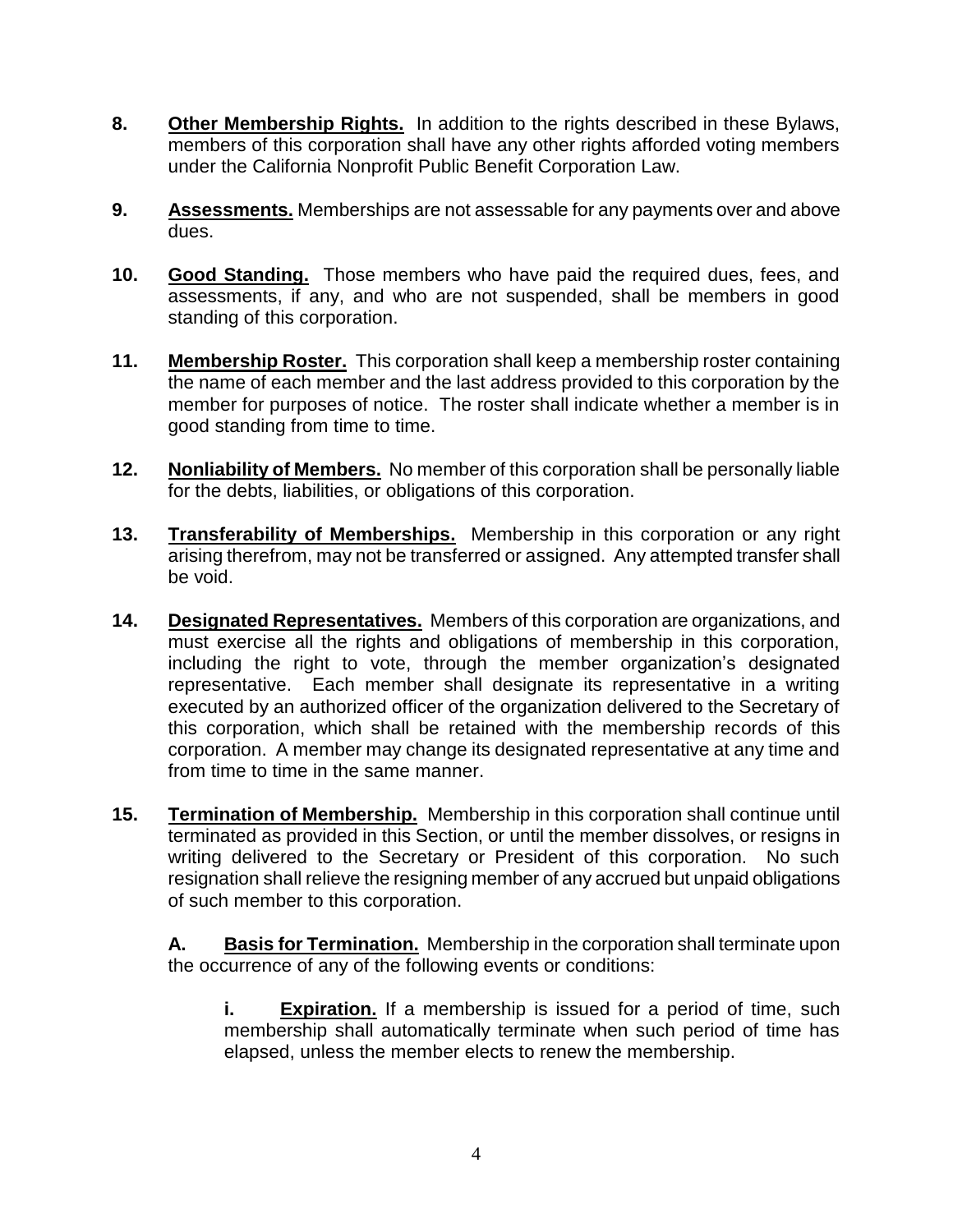**ii. Nonpayment of Dues.** A member's membership in this corporation shall automatically terminate thirty days after such member is sent written notice of the failure to pay dues or fees on or before their due date. A member may avoid such termination by paying the amount of delinquent dues or fees, together with any interest thereon, within such thirty-day period.

**iii. Failure to Qualify.** On a good faith finding by the Board of Directors, made in accordance with this Section, that a member no longer meets the qualifications set forth in Article IV, Section 3, such member's membership in this corporation shall terminate.

**iv. Interests of Corporation.** On a good faith finding by the Board of Directors, made in accordance with this Section, that continued participation by the member in this corporation as a member is not in the best interests of this corporation and the furtherance of its purposes.

**B. Termination Procedures.** In the case of proposed termination of a membership under subsection A. iii or iv above, the following procedures shall apply:

**i. Notice.** This corporation shall send a written notice to the member, setting forth the proposal for termination, the reasons for it, the date on which the proposed termination shall become effective, and the date, time, and place (if any) of the hearing described in the next subsection. Such notice shall be sent at least fifteen days before the proposed date of termination, and at least ten days before the date set for the hearing, by first-class or registered mail, to the last address provided by the member to the corporation for purposes of notice.

**ii. Hearing.** The member shall be given an opportunity to be heard, either orally or in writing, not less than five days before the effective date of the proposed termination, by the Board or the person or committee authorized by the Board to decide whether the proposed termination will take place. If the member does not appear and has not notified the Secretary of any adequate reason therefor, or chooses not to appear at the hearing, the termination shall be effective automatically on the proposed date of termination.

**iii. Determination.** Following the hearing date, the Board (or the person or committee authorized by the Board to decide whether the proposed termination will take place) shall decide whether or not the member should in fact be terminated, suspended, or sanctioned in some other way. That decision shall be final, and the member shall be promptly notified of it. If a member is terminated hereunder, all membership rights of such member in the corporation shall cease on the effective date of the termination stated in the notice given pursuant to subsection B.i. above.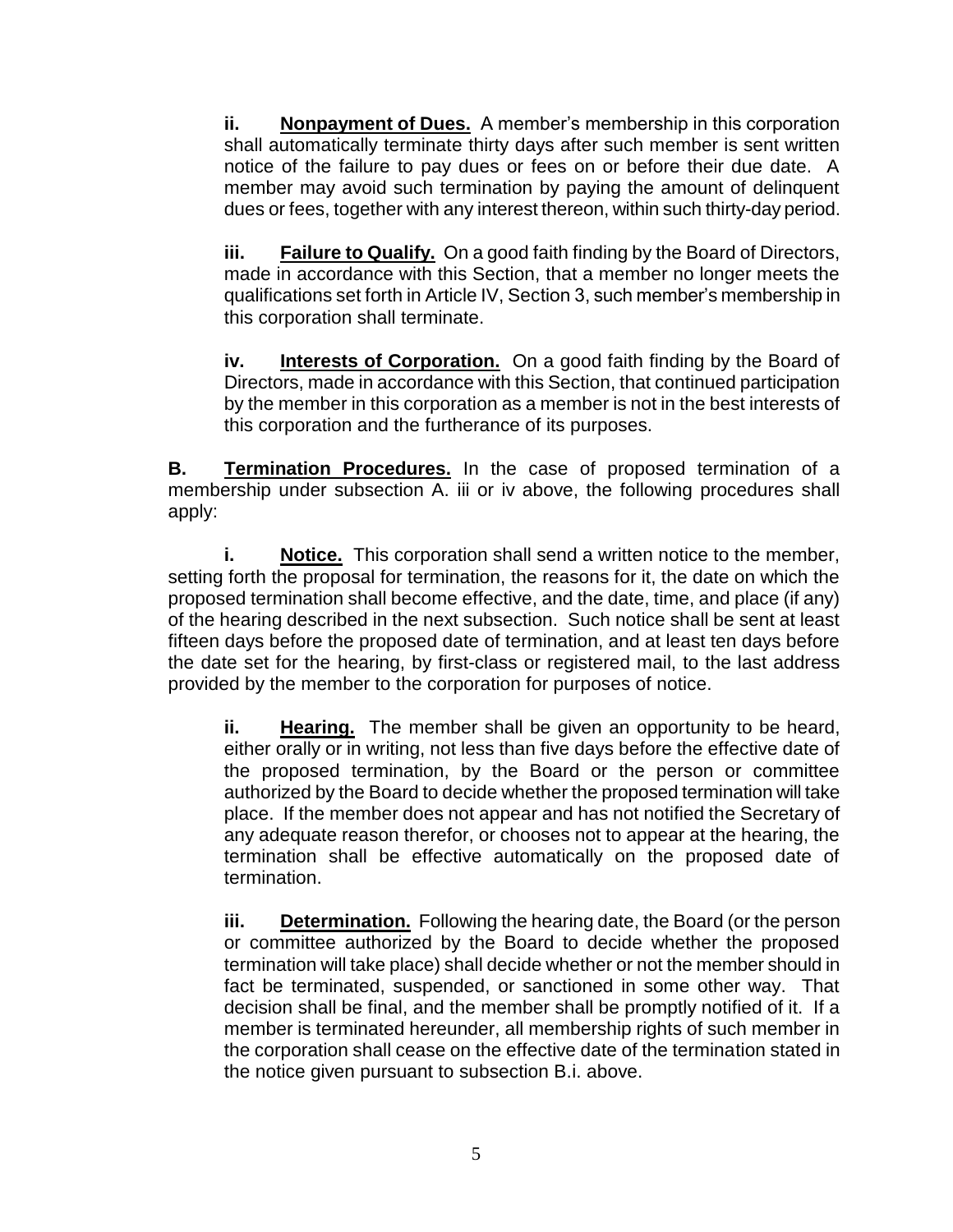**iv. Refund.** The Board may determine whether any organization whose membership has been terminated or suspended shall receive a refund of any dues already paid. Any refund shall be prorated to return only the unaccrued balance remaining for the period of the dues payment.

#### **ARTICLE V** *Membership Fees*

### **1. Membership Fee.**

An organization that holds a charter from the CARA must pay an annual membership fee, set forth in section 2. The Board may periodically revise the membership fees. The annual membership fees shall be paid each January for the calendar year.

#### **2. Payment schedule.**

The original schedule for membership fees is as follows, but the Board or Convention may periodically revise this or approve exceptions.

| Number of members | Fee         |                      |
|-------------------|-------------|----------------------|
| $0015 - 0050$     | \$050.00    | (1 voting delegate)  |
| $0051 - 0100$     | \$100.00    | (2 voting delegates) |
| $0101 - 0250$     | \$250.00    | (3 voting delegates) |
| $0251 - 0500$     | \$500.00    | (4 voting delegates) |
| $0501 - 800$      | \$800.00    | (5 voting delegates) |
| 0801 and over     | $$1000.00+$ | (6 voting delegates) |

#### **3. Contributing and Sustaining Members.**

There will be a membership fee for any organization that wishes to become a Contributing or Sustaining Member of the CARA. The membership fee for these Contributing Members will be between \$2000 - \$4,999 payable each January. The membership fee for Sustaining Members will be at least \$5000 payable each January. While no extra rights are granted in these by-laws, the Board may bestow honors or recognition upon Contributing and Sustaining members.

## **ARTICLE VI** *Officers*

## **1. Elected Officers.**

The CARA shall have three Executive Officers: President, Treasurer, and Secretary who shall also be members of the Board of Directors. The duties and powers of the Officers shall be as provided in these Bylaws and shall be those customarily exercised by corporate officers holding such office. One Officer shall come from a community based, non-labor organization. The Executive Officers shall comprise the Executive Committee, which shall be granted all the powers of the Board between meetings.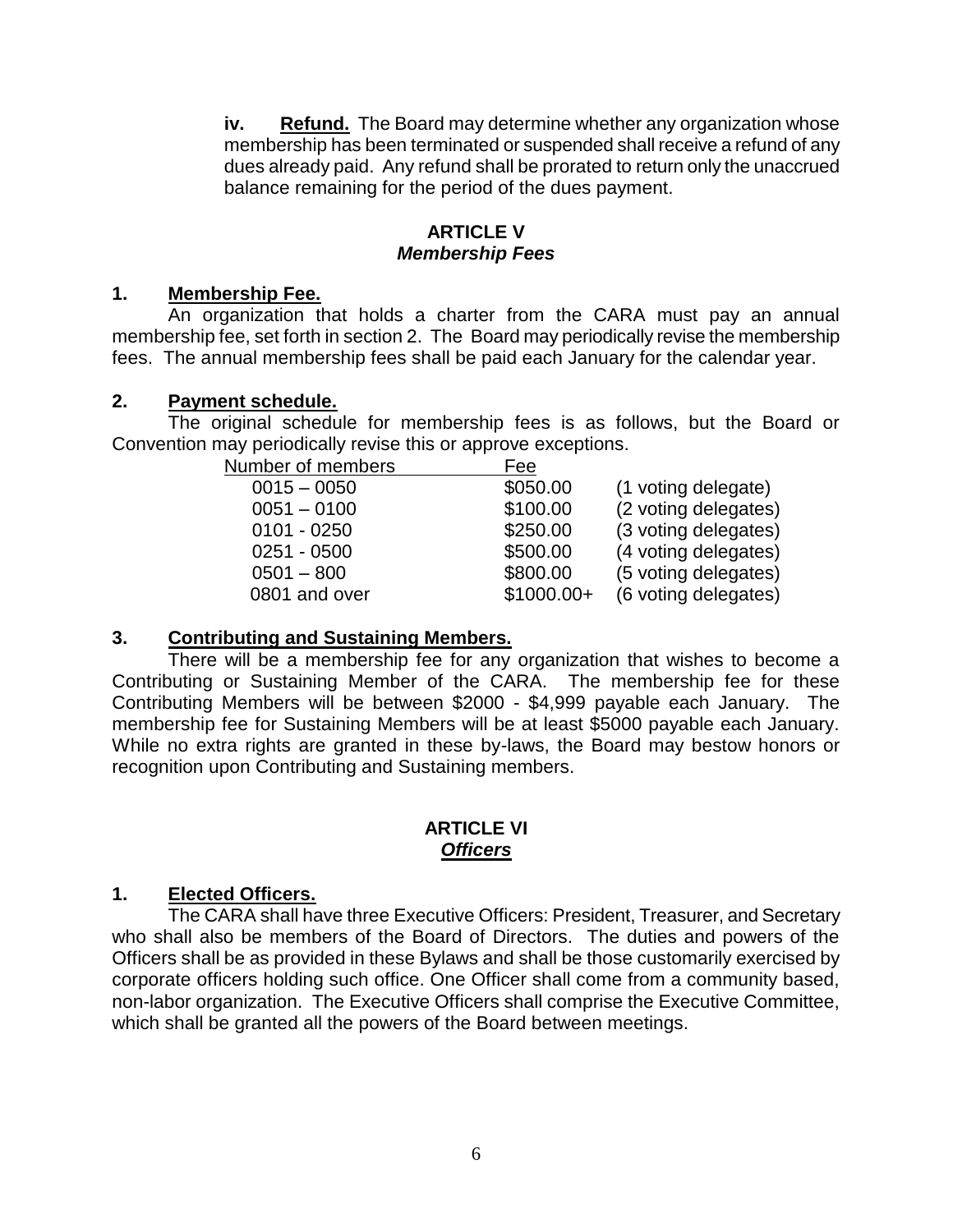## **2. Duties of Executive Officers.**

## **A. President; designation as Chief Executive Officer.**

The President shall be a member of a CARA member organization and shall be elected by the delegates to the Convention. The President shall serve as the political leader and chief spokesperson of the CARA and its representative in all public matters. The President shall chair all meetings of the Board and the Convention and shall exercise general oversight of the CARA. The President also may be assigned other powers and duties by the Board or these Bylaws.

The President shall be the Chief Executive Officer of CARA.

## **B. Treasurer.**

The Treasurer shall be a member of a CARA member organization and shall be elected by the delegates to the Convention. The Treasurer will have responsibility for overseeing the financial affairs of the CARA and will make a financial report to the Board at each of its regular meetings. The Treasurer shall make a review of the books available to any member and to an ARA designee upon written request. The Treasurer shall perform the functions of the President if the President refuses or becomes temporarily unable, or until the President's successor is chosen. The Treasurer also may be assigned other powers and duties by the Board or these Bylaws.

# **C. Secretary.**

The Secretary shall be a member of a CARA member organization and shall be elected by the delegates to the Convention. The Secretary shall keep the official records of the CARA, take minutes of all Board meetings and the Convention, and have responsibility for correspondence on behalf of the CARA. In the event that the Treasurer is called upon but unable to perform the functions of the President, then the Secretary shall perform those functions until a successor to the President is chosen. The Treasurer also may be assigned other powers and duties by the Board or these Bylaws.

## **3**. **Executive Officer Terms.**

Vice-Presidents defined in Article VII are not executive officers or corporate officers; the Executive Officers are the only corporate officers.

#### **ARTICLE VII** *Board of Directors*

## **1. Authority.**

All policies and activities of the CARA are set by the Board of Directors between Conventions. Fiduciary responsibility for the CARA lies with the Board of Directors. The Board of Directors shall manage the affairs of the CARA. It shall possess, and exercise, any and all powers granted to it under applicable laws of California, the Articles of Incorporation, and these Bylaws.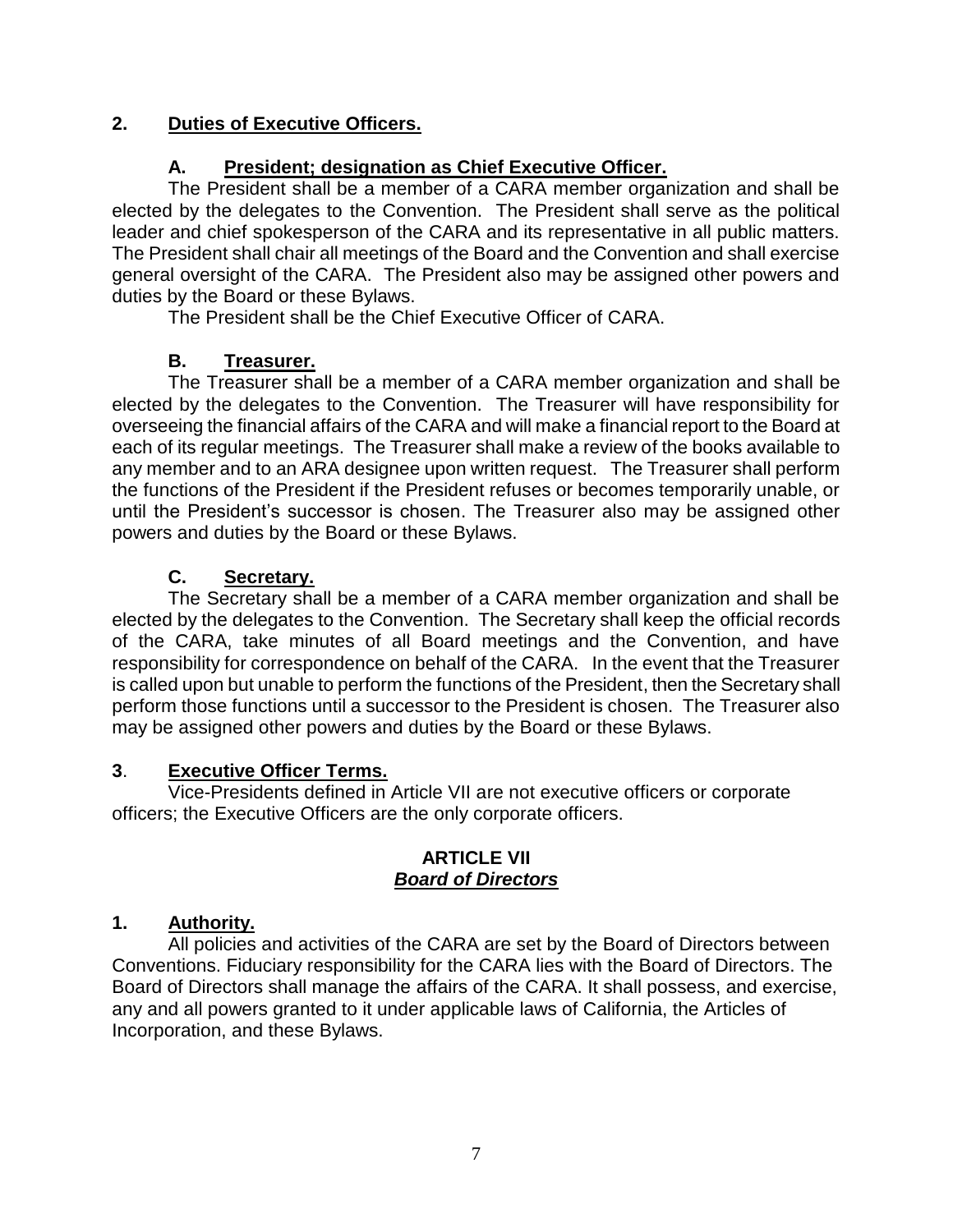## **2. Composition.**

There shall be no more than two members from the same union or community based organization. The Board shall consist of the following members:

- **A.** There shall be three Officers: President, Treasurer and Secretary elected at the Convention;
- **B.** There shall be no less than nine and no more than twenty Vice Presidents, each designated by one of twenty unions who are members of the CARA and that have the largest retiree membership in California. Retiree membership shall be determined by the number of retirees within the state on whose behalf the affiliated union pays a membership fee to the CARA and who also have become members of the national Alliance. The appointed Vice President must be a member or staff of a member organization affiliated with such union. If any of the twenty unions fails to join, pay fees or appoint a Vice President, the Board or the Convention may seek the next largest union for the Board, and then down the list.
- **C.** There shall be no less than nine and no more than twenty Community Vice Presidents elected by plurality at the Convention in the Community Based Organization caucus. These Vice Presidents must be staff or members from member organizations of the CARA.
- **D.** There shall be three Vice Presidents designated in writing by the California Labor Federation Executive Secretary-Treasurer who, in his or her judgment, have demonstrated a commitment to the issues engaged in by the CARA. The Board shall receive the designating document through an Executive Officer or Executive Director, and it shall be filed by the Secretary with the proceedings of the Board of Directors.
- **E.** Any Alliance for Retired Americans Board Member residing in California shall be an ex-officio member of the CARA Board with voice and vote.
- **F.** At Large members may be appointed by the Board, to reflect the diversity of the California senior population, and to represent the CARA Action Teams if there are no representatives on the board from that area through one of the other categories of Board membership.

## **3. Terms.**

Terms of office for the Directors of the CARA shall be four years. In order to create staggered terms of office, the Vice Presidents described in subparagraphs B, C, & D shall each be divided into three equal groups. The first group shall be elected to a term of one year; the second group shall be elected to a term of two years; and the third group shall be elected to a term of three years. Thereafter, all of these Vice Presidents shall be elected to a term of four years.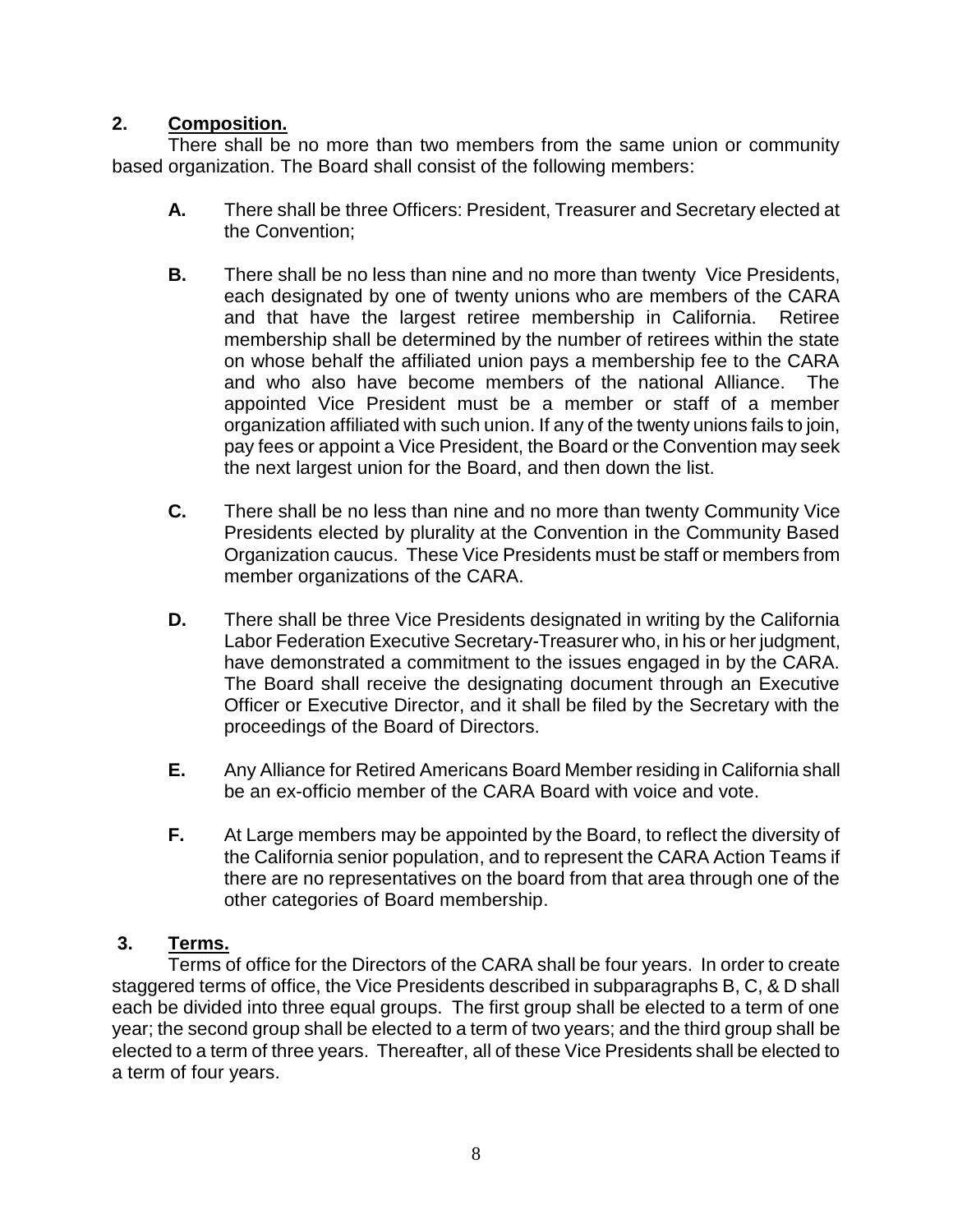## **4. Meetings.**

Regular meetings of the Board shall be held at least once a year. Special meetings may be called by the President or upon the written request of one-third (1/3) of the Directors. Meetings shall be run under Robert's Rules of Order, Newly Revised, unless modified by these Bylaws or Board majority vote.

## **5. Quorum and Voting.**

A majority of the sitting Directors as fixed in these Bylaws shall constitute a quorum for the transaction of any business. When a quorum is once present to organize a meeting, it is not broken by the subsequent departure of one or more Directors. A meeting at which a quorum is initially present may continue to transact business notwithstanding the withdrawal of directors, if any action taken is approved by at least a majority of the required quorum for such meeting.

In votes of the Board, there shall be no voting by polling, faxing or email. There shall be no proxies or alternates. Board meetings may be conducted entirely or in part by telephone or videoconferencing.

## **6. Notice.**

At least ten days notice shall be given to each Director of a regular meeting of the Board. A special meeting of the Board may be held upon notice of two days. Notice of a meeting of the Board shall specify the date, time, and place of the meeting, but, except as provided in Article X of these Bylaws, need not specify the purpose for the meeting or the business to be conducted. Notice must be either delivered personally to each Board Director or mailed (including the sending of a fax or electronic mail) to his or her designated business address. If such notice is given by mail, it shall be deemed delivered when deposited in the United States mail properly addressed and with postage prepaid thereon. If such notice is given by fax or electronic mail, it shall be deemed delivered when transmitted.

## **7. Compensation.**

Directors of the Board shall serve without compensation, but may be reimbursed for any authorized expenses incurred on behalf of the CARA. No loans shall be made to Directors.

## **8. Committees.**

The Board may create committees consisting of Directors of the Board or other persons, who shall have such authority as described in Article VII.

## **9. Executive Director.**

The Board may appoint an Executive Director and set his or her compensation. The Board may remove the Executive Director. The Executive Director shall run the day-to-day affairs of the CARA including, but not limited to, hiring and firing employees, submitting an annual budget to the Board, and overseeing the programs and operations of the CARA.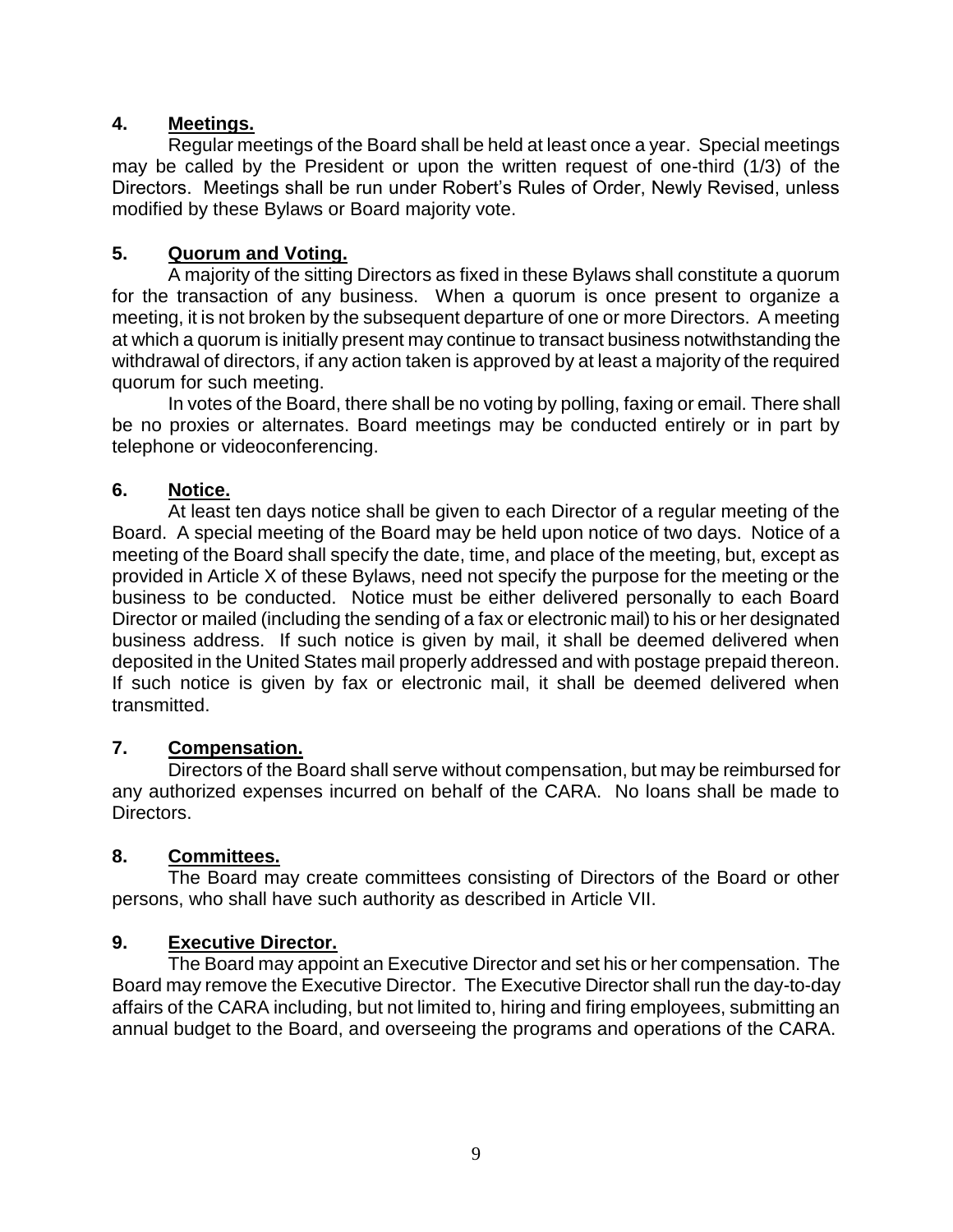#### **10. Minimum Qualifications for Directors.**

The minimum requirements for Directors are:

- **A.** The Director must be a member of a member organization, and the member organization status must be current and consistent with CARA goals and mission;
- **B.** Must agree to the principals and mission of CARA;
- **C.** Must agree to regularly attend Board meetings and the Convention and to send regrets and a reason for absence.
- **D.** Must agree to behave respectfully to member organizations, delegates and other Directors, and not engage in conflicts of interest with CARA.
- **E.** No more than two Directors shall represent the same organization.

#### **11. Credentialing Committee.**

The Credentialing Committee of the Board shall be constituted to sit between and during Conventions. The Credentialing Committee shall:

- **A.** Authenticate qualifications for member status in the CARA.
- **B.** Recommend removal of organizations from membership,
- **C.** Authenticate delegate status to the Convention and therefore seat delegates, or reject, unless overrode by the Board,
- **D.** Authenticate qualifications for the Board,
- **E.** Recommend to the Board removal of Directors.
- **F.** Recommend to the Board exceptions to member organization fees.

## **12. Vacancies. Replacement of Directors or Executive Officers.**

Vacancies in all elected offices, except the Presidency, shall be filled by appointment by the President until the next Convention; but that office, retaining the remainder of its term, shall be put an election at the next Convention. If the Presidency is a vacant office, the Treasurer (or if vacant, the Secretary) shall take over those duties and the title "Acting President" until the next Convention, at which time there shall be an election for the office for the remainder of the term. If all the Executive Offices are vacant, the Board shall immediately meet to appoint an interim President to serve until the next Convention.

Vacancies in designated offices may only be replaced by the designators in this Section 2 (B) or Section 2 (D).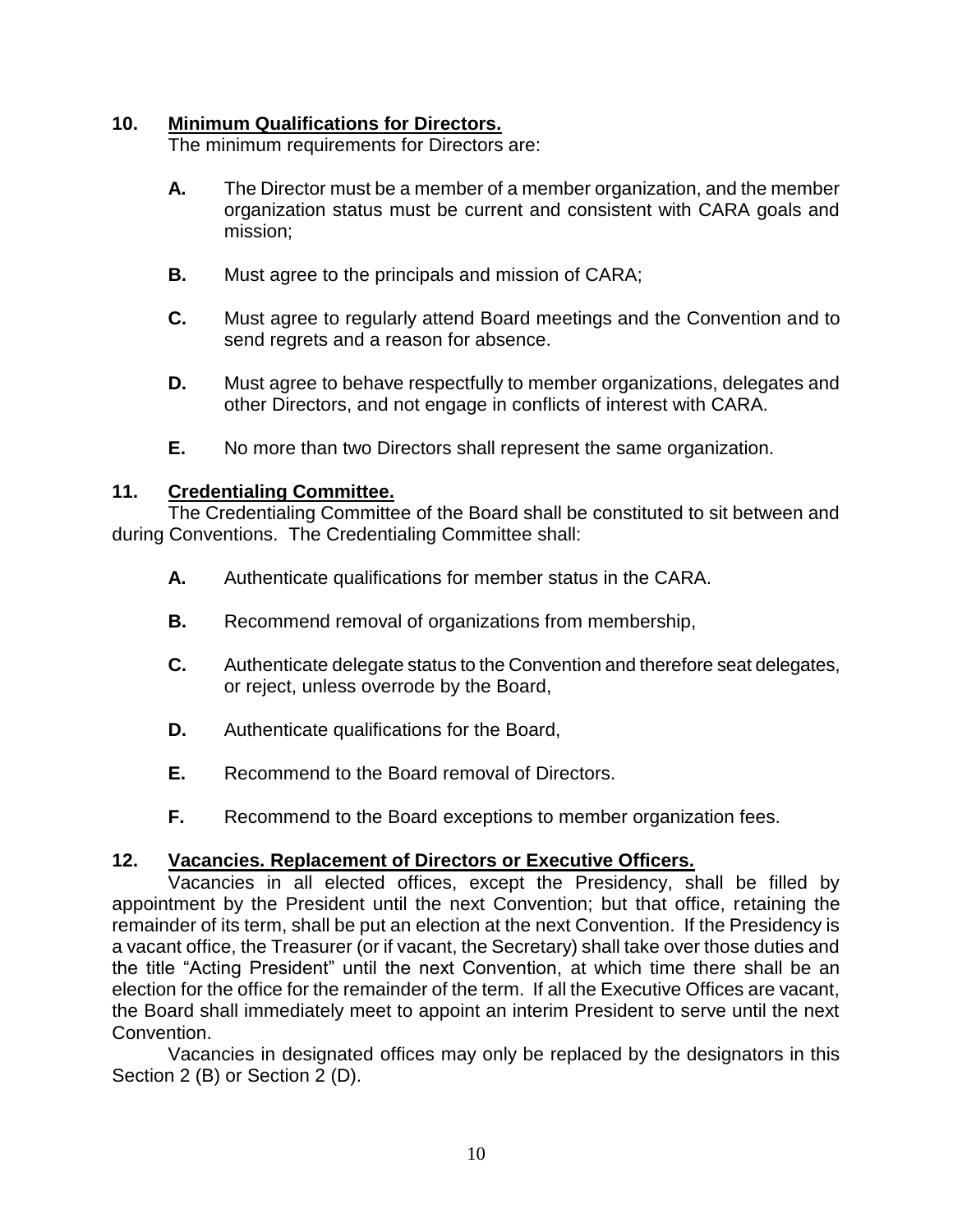### **13. Removal for Cause.**

Any Board Director, delegate or member organization may request removal of a Director for cause. The request shall be heard first by the Credentialing Committee. The Credentialing Committee of the Board may recommend and the Board may remove any Director for cause. It shall constitute "cause" if a Director misses more than three consecutive Board meetings without excuse, or violates the purpose and mission of CARA, or acts inappropriately to other Directors or delegates of member organizations, or who shall be convicted of a felony while in office, or whose other affiliations or activities are deemed a conflict of interest. Change of status or activity of the member organization may be considered in cause for removal.

#### **14. Removal Without Cause.**

The Board or the Convention reserves the right to remove a Director without cause at any time, by majority vote. Designated Directors may also be removed by the designator, with or without cause as determined by him/her, in writing.

#### **ARTICLE VIII** *Annual Convention*

#### **1. Time, Place and Purpose.**

The CARA shall hold an Annual Convention at a location to be determined by the Board. Elections for President, Treasurer, Secretary, and the Community Vice Presidents shall take place at the Convention. Constitutional conventions will be held during the even number years. During the odd numbered years, Regional conventions will be held with at least two regions (north and south) and other regions as deemed appropriate by the Board of Directors.

#### **2. Voting Strength; Delegates.**

All CARA Board members are voting delegates. Each member organization shall be entitled to one delegate for every 100 members or fraction thereof. Organizations with less than 100 members shall be entitled to one delegate. The maximum number of delegates per member organization shall be five. Only registered and authenticated delegates are entitled to vote. No delegate shall cast a vote for another organization.

## **3. Voting for Community Vice Presidents.**

The Community Vice Presidents described in Article VII (2)(C) of these Bylaws shall be elected by delegates from community-based, or labor or professional organizations at a caucus held during the Convention. The candidates with the highest number of votes, up to the number of vacancies to be filled, shall be declared the winners of the election.

There shall be no voting by polling, faxing or mail. There shall be no proxies or alternates.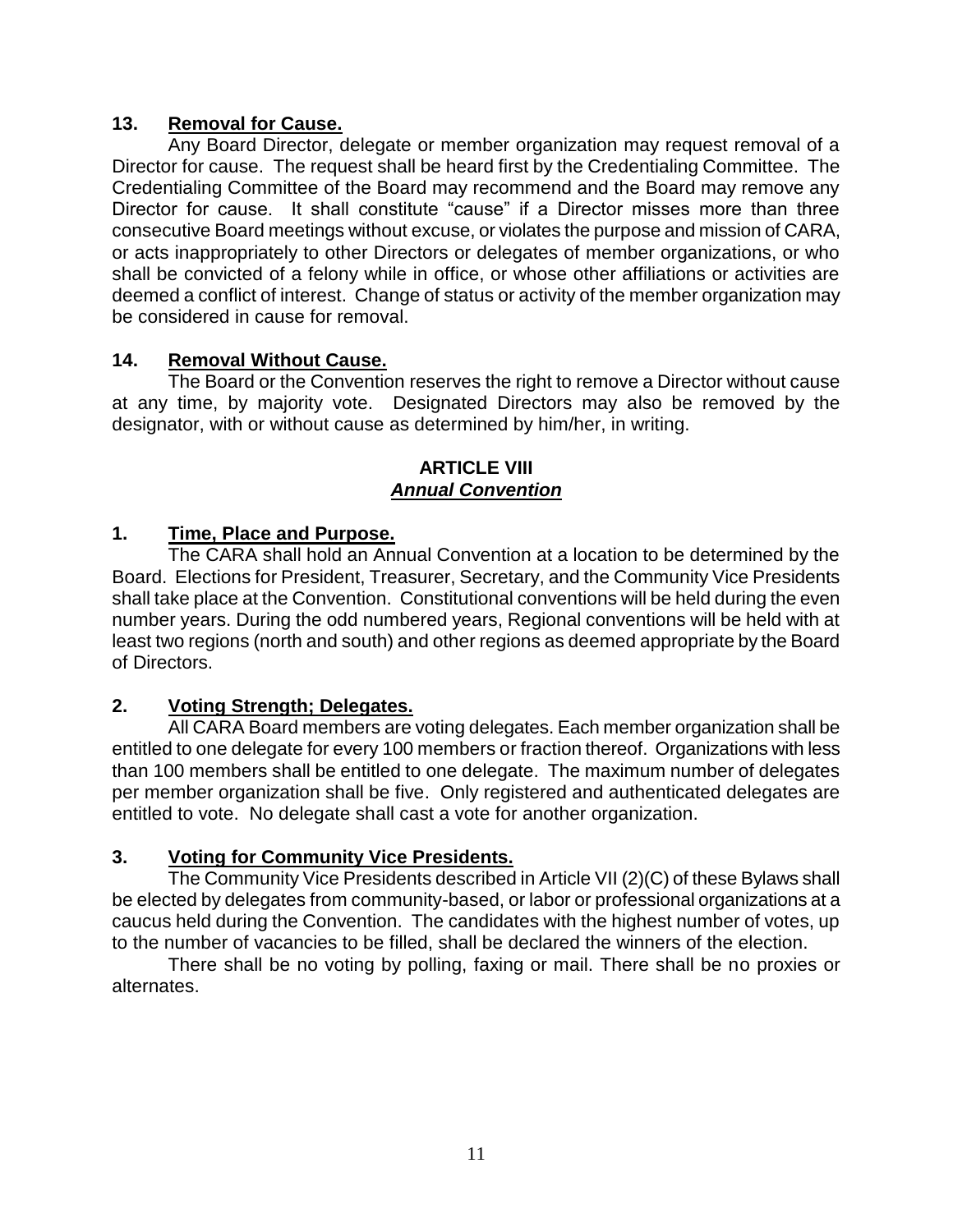#### **ARTICLE IX** *Miscellaneous Provisions*

### **1. Fiscal Year.**

The annual accounting period of the CARA shall be the calendar year, January 1 to December 31.

#### **2. Payment**

All checks, drafts or other orders for the payment of claims shall be signed by any two of the following people: President, Treasurer, Secretary and Executive Director.

#### **3. Contracts**

Contracts of \$3,000 or less may be entered into by the Executive Director, but contracts above that amount shall require prior Board approval. All notes or other evidences of indebtedness for the CARA, shall be approved by the Board.

#### **ARTICLE X** *Committees*

#### **1. Board Committees.**

The Board of Directors may, by resolution adopted by a majority of the directors then in office, create any number of Board Committees, each consisting of two or more Directors, and only of Directors, to serve at the pleasure of the Board. Appointments to any Board Committee shall be by appointment by the President and approval of the Board. The President is a member of all Board Committees. Board Committees may be given all the authority of the Board, except for the powers to:

- **A.** fill vacancies on the Board of Directors or on any Board Committee;
- **B.** fix compensation of Directors for serving on the Board or any Board Committee;
	- **i.** amend or repeal these Bylaws or adopt new Bylaws;
	- **ii.** approve amendments to the Articles of Incorporation of this corporation;
	- **iii.** amend or repeal any resolution of the Board of Directors which by its express terms is not so amendable or repealable;
	- **iv.** create any other Board Committees or appoint the members of any Board Committees;
	- **v.** spend corporate funds to support a nominee for Director or